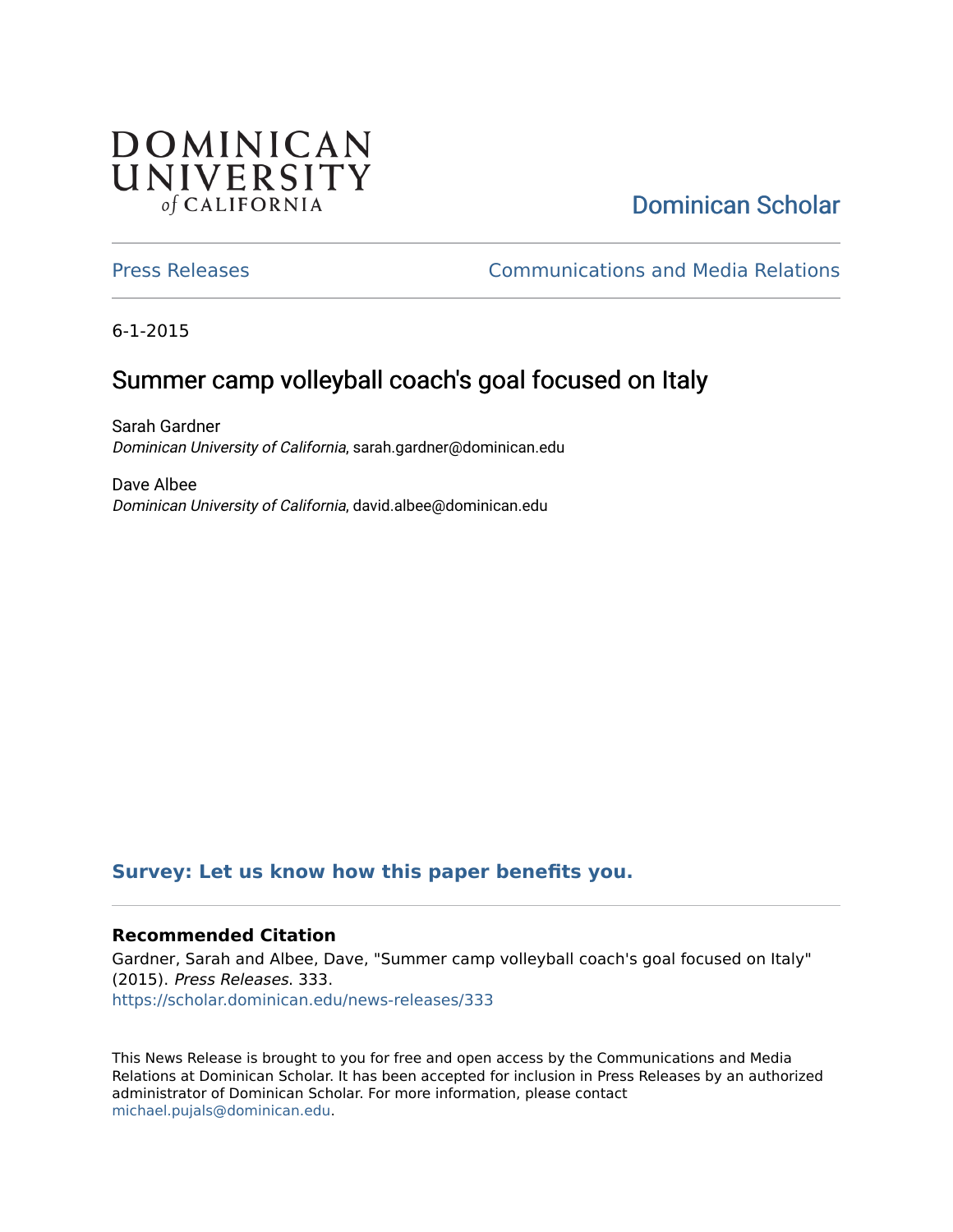## **Summer camp volleyball coach's goal focused on Italy**

As a volleyball player for the Penguins and a volleyball coach in the Dominican Sports Camps this summer, Alexa LoGiudice is a defensive-minded specialist whose first priority is to successfully receive service.

However, as a double major in International Business in the Barowsky School of Business and Political Science and an administrative assistant in Dominican's Honors Program, Alexa is focusing on a future that is geared toward giving service, preferably in Italy after she recently earned dual citizenship. She has been working at an internship with Tony's Fine Foods in Sacramento to learn the import/export food business.

"I have lived a multicultural life; listening to the Italian language as a young girl, and seeing firsthand how the Italian's live their high-spirited lives, I have been inspired to want to be completely involved in my culture in every way possible. So, why not do business with them," Alexa says. "My family and I took it upon ourselves to get our dual-citizenship because Italians can be quite stubborn and prefer to only do business with other Italians. It's a respect thing. So, with a lot of paperwork and persistence, I became an Italian citizen. So when the day comes that I am a distributor of goods and services between the United States and Italia, perhaps I may be at an advantage."

At 5-foot-2, Alexa is also looking for advantages in volleyball and thinks her height can inspire younger players. She has been coaching 12-year-olds at the Marin Juniors Volleyball Club and will now have the opportunity to coach children ages 7-12 in the Dominican Sports Camps, which opened June 15.

A record number of more than 830 children are anticipated to participate in this year's day camps offering basketball, volleyball, soccer, softball, lacrosse, tennis, non-contact flag football and multi-sports options. The goal of Dominican Sports Camps is to foster learning in a fun, sports-oriented atmosphere where children can gain self-confidence and self-esteem in a climate of teamwork and fair play.

#### CLICK HERE TO REGISTER OR FOR MORE INFORMATION ON DOMINICAN SPORTS CAMPS

Alexa started coaching volleyball in the Conlan Center on June 22.

"The community of San Rafael has been so welcoming during my time at Dominican. It is my home away from home," Alexa says. "When my volleyball season ended last season, I wanted to give back to the community. Coaching the kids at the sports camps will be another great opportunity for me to give back. Not only will I be coaching participants in my home gym, which is a special environment for me because of all the hard work my teammates and I put in the gym during season, but it will be another blessing for me to be impacted by so many passionate kids."

Seeking the opportunity to compete at the NCAA Division II level, Alexa was recruited to Dominican by Penguins volleyball coach Gayle Stammer. Alexa arrived at Dominican from St. Francis High School where she won multiple academic scholarships and awards, including Barack Obama's Presidents Award for Educational Excellence.

"Dominican reminds me of my high school, very close knit," Alexa says. "The student/teacher bonds at Dominican are very special because of how well everyone knows each other."

During her freshmen year, Alexa decided to add Political Science in the School of Arts, Humanities and Social Sciences as a major with a concentration in international relations because it corresponds with business abroad.

"Obviously, there are foreign policies that the business markets adhere to whether it's due to government or private and international business regulations. Learning about the history of Italian international relations is important as far as understanding the mindset of the people as well as the culture of the business